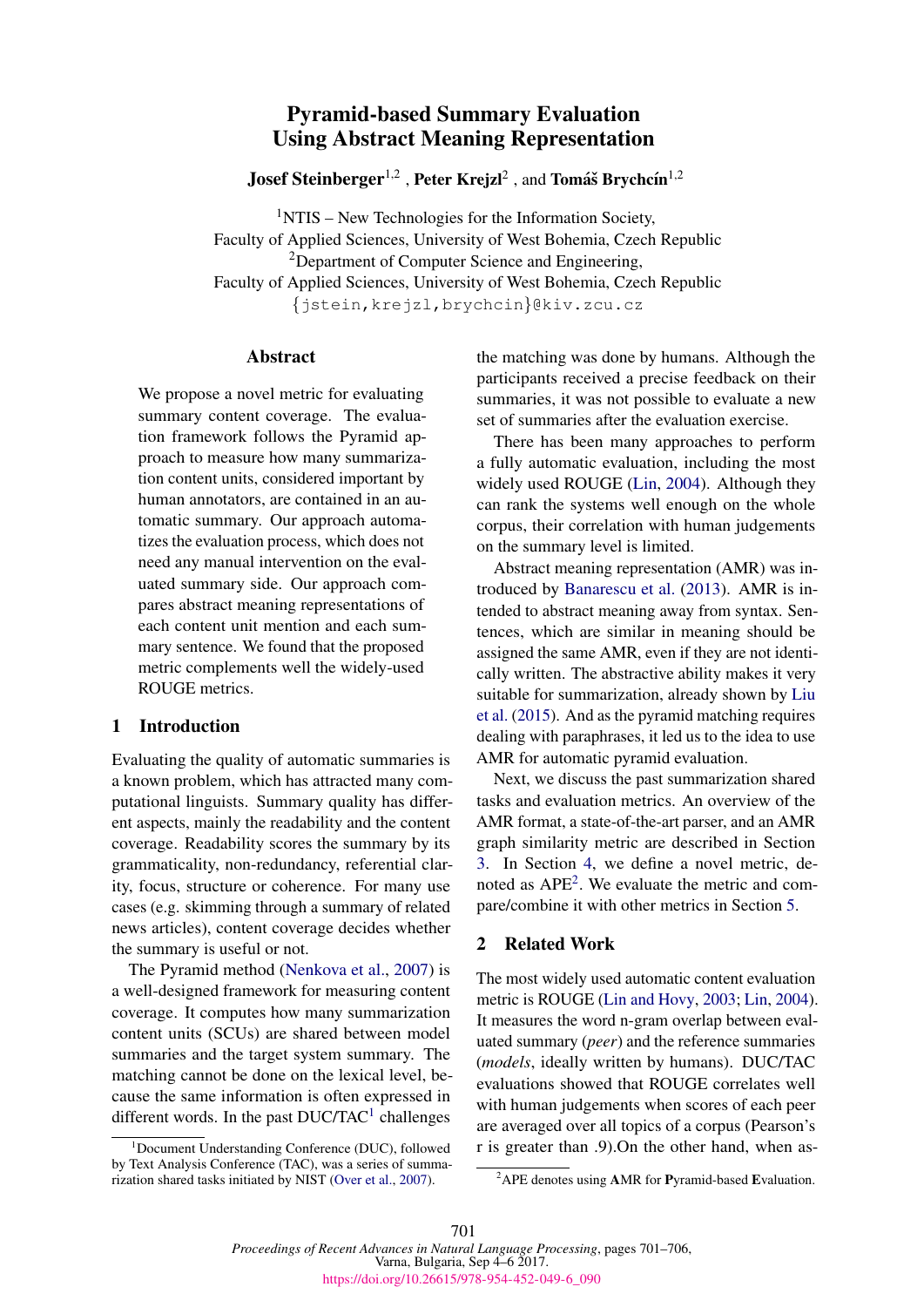sessing individual summaries, correlation drops to <sup>∼</sup> .6).ROUGE-2 (bigrams) and ROUGE-SU4 (bigrams with skip distance up to 4 words) correlated best on most of the corpora. Basic Elements (Hovy et al., 2005; Tratz and Hovy, 2008) were designed to address the problem of variable-size of semantic units by scoring syntactically coherent units. Head-modifier (BE-HM) pairs performed the best.

In the first DUC conferences, only a manual scale-based evaluation method was used. Later, it was complemented by the Pyramid method. The pyramid approach involves two tasks. First, human annotators identify SCUs, sets of text fragments that express the same basic content, in model summaries and create a pyramid (SCUs are weighted according to the number of models, in which they appear). Second, they evaluate a new summary against the pyramid. The *pyramid score* is computed by the total weight of all SCUs present in the candidate divided by the total SCU weight possible for an average-length summary (Nenkova et al., 2007). Although, creating a pyramid automatically would be useful for creating a new evaluation corpora, having an automated scoring of a new summary against a human-produced pyramid would make the method far more useful for developers. They would use a standard corpus and evaluate different versions of summarizers.

Several approaches for automating the pyramid scoring has been proposed. Harnly et al. (2005) tested several similarity metrics for matching SCUs against summaries and achieved the best results with unigram overlaps and single-linkage clustering. Passonneau et al. (2013) added two semantic similarities: a string comparison and a distributional semantics method, which performed better.

Emulating the pyramid method was one of the goals of the past TAC AESOP tasks in 2009 (Dang and Owczarzak, 2009), 2010 (Owczarzak and Dang, 2010), and 2011 (Owczarzak and Dang, 2011; Owczarzak et al., 2012). In 2009, several submissions achieved high correlations on the summarizer level. In 2010, ROUGE metrics were ranked very high, again based on summarizer-level correlations. In 2011, summary-level correlations revealed a room for improvement as the best Pearson correlation was .752 (Giannakopoulos and Karkaletsis, 2011), followed by ROUGE-SU4 (.736). Many models have been already proposed for the pyramid matching (Harnly et al., 2005; Passonneau et al., 2013), but the use of semantic relations between

the sentence units has not been discussed yet.

# 3 Abstract Meaning Representation

Graph-structured semantic representations enable a direct semantic analysis of sentences. Banarescu et al. (2013) started annotating the logical meaning of sentences into AMR. In a nutshell, AMR graph is a rooted, labeled, directed acyclic graph, comprising a sentence. It is intended to abstract away from syntax and incorporates semantic roles, coreference, questions, modality, negation, and further linguistic phenomena<sup>3</sup>.

Formally, we define a set of all possible triples:

$$
T = \left\{ (r, n_1, n_2) \middle| \begin{array}{l} r = \text{relation type} \\ n_1 = \text{variable} \\ n_2 = \text{variable or concept} \end{array} \right\} \qquad (1)
$$

AMR is then a subset of  $T: A \subseteq T$ .

An example sentence, logical triples and corresponding AMR graph is illustrated in Figure 1 (left part). AMR introduces variables (graph nodes) for entities, events, properties, and states. Each node in the graph represents a semantic concept. These concepts can either be English words (*boy*), Prop-Bank framesets (*want-01*) (Palmer et al., 2005), or special keywords. The *instance* relation assigns to each concept a variable which can be reused in other triples. Edge labels denote the relations that hold between entities (e.g. *ARG-0* relation between *want-01* and *boy*). The AMR triples take one of these forms: *relation*(*variable*, *concept*) or *relation*(*variable*1, *variable*2).



Figure 1: AMR trees and semantic matching.

Flanigan et al. (2014) introduced the first approach to parse sentences into AMR, which re-

 $3$ The AMR language is described in more detail in the AMR annotation guidelines: http://amr.isi.edu/language.html.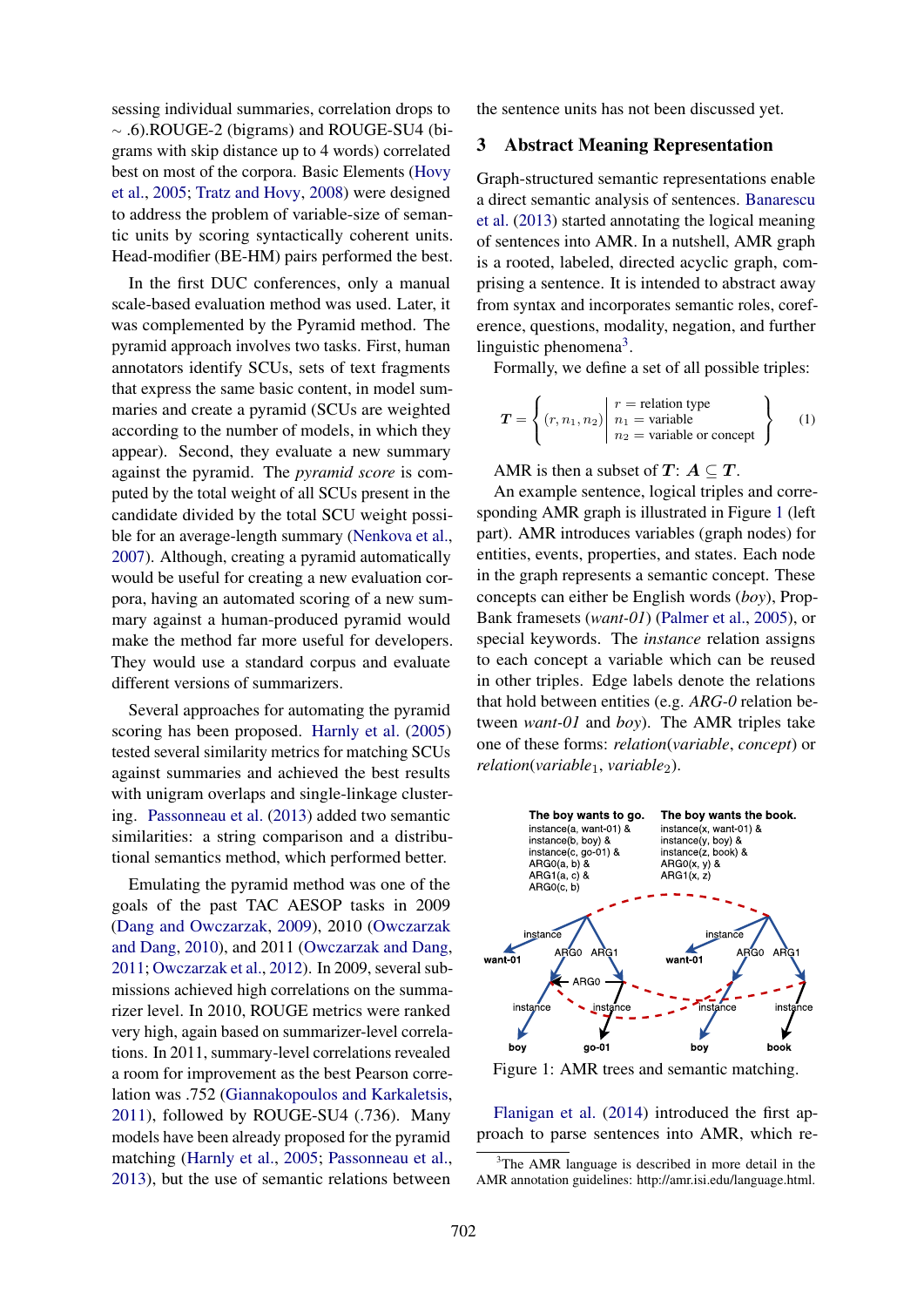quires algorithms for alignment, structured prediction, and statistical learning  $(JAMR<sup>4</sup>)$ . In order to automatically parse English into AMR, JAMR employs a two-part algorithm. First, it identifies the key concepts using a semi-Markov model. Second, it identifies the relations between the concepts by searching for the maximum spanning, connected subgraph, a similar approach to maximum spanning tree described in McDonald et al. (2005).

Cai and Knight (2013) introduced semantic match (Smatch), a metric that calculates the degree of overlap between two semantic feature structures. It first computes the maximum number of matching triples among all possible variable mappings. To obtain the best variable mapping, Smatch executes a brief search which uses integer linear programming and a hill climbing method (described by Cai and Knight (2013)). We define a function (*mmt*) which takes two AMRs, finds the optimal variable mapping, and returns the maximum number of matching triples:

$$
mmt: \mathbf{T} \times \mathbf{T} \to \mathbb{Z}^+
$$
 (2)

Given the maximum number of matching triples, we can compute precision, recall, and F1 score, which is the Smatch score.

For our example (Figure 1), the highest scoring variable alignment is if  $a = x$ ,  $b = y$  and  $c =$ z. The blue-arrow relations are matched (4), the black-arrow relations are not matched (2 left, 1 right). Thus recall is  $4/6$ , precision is  $4/5$ . and the resulting Smatch score is .73.

#### 4 APE – AMR-based Pyramid Evaluation

The aim is to measure how many SCUs identified by humans in a set of model summaries are contained in the target (evaluated) peer summary. Assume we have a sequence of C SCUs  $\mathbf{c} = \{\mathbf{c}_i\}_{i=1}^C$ . Their weights  $(\lambda_i)$  are based on the number of models, in which they were mentioned. Each SCU is described by a sequence of its mentions  $c_i = \{d_j\}_{j=1}^{D_i}$ , where  $D_i$  is the number of models, in which SCU  $c_i$  is mentioned. Model summaries contain a sequence of M sentences  $\boldsymbol{m} = \{m_i\}_{i=1}^M$ , and the peer summary is a sequence of  $P$  sentences  $p = \{p_i\}_{i=1}^P.$ 

Every sentence from all models and from the peer is parsed by an AMR parser, resulting in a sequence of AMR trees.  $A_{m_i} \subseteq T$  is the set of AMR triples of sentence  $m_i$ , similarly  $\boldsymbol{A}_{p_i} \subseteq \boldsymbol{T}$  is

the set of AMR triples of sentence  $p_i$ . As each SCU mention  $d_j$  is a part of a model sentence  $m_i$ ,  $A_{d_j}$  contains only those triples of  $A_{m_i}$  whose constituents are contained in the SCU mention:  $A_{d_j} \subseteq A_{m_i}$ . These represent the "gold triples", which are searched in the peer summary sentences.

For each sentence in the peer summary, we get the corresponding AMR tree and match its triples against the gold ones. The Smatch variable mapping is used for getting a common set of triples (function mmt, see Equation 2). If there is a sentence that contains a larger percentage of gold triples than a threshold  $(\tau)$ , the SCU is considered covered by the peer summary. Note that compared to the Smatch score, which calculates the F1 score, APE is a recall measure. The pyramid score is then computed the same way as discussed in Section 2: the total weight of all SCUs present in the candidate  $(w_p)$  divided by the total SCU weight possible for an average-length summary  $(w_{ideal})$  (Nenkova and Passonneau, 2004). The APE algorithm<sup>5</sup> follows:

Algorithm 1 APE: computes the pyramid score for a given peer summary  $(p)$  and SCUs  $(c)$ .  $w_{ideal}$ acts as a normalization factor.

| function $APE(p, c)$                              |
|---------------------------------------------------|
| $w_p \leftarrow 0$                                |
| for all $1 \leq i \leq C$ do                      |
| $matched \leftarrow false$                        |
| $d \leftarrow c_i$                                |
| for all $1 \leq i \leq D_i$ do                    |
| for all $1 \leq k \leq P$ do                      |
| if $\min(A_{d_i}, A_{p_k})/ A_{d_i}  > \tau$ then |
| $w_p \leftarrow w_p + \lambda_i$                  |
| $matched \leftarrow true$                         |
| break                                             |
| <b>if</b> <i>matched</i> <b>then</b> break        |
| <b>return</b> $w_p/w_{ideal}$                     |

#### 5 Results and Discussion

We selected TAC'09 corpus for evaluation, because 2009 was the last time DUC/TAC contained a general summarization task<sup>6</sup>. The corpus contains 44 topics. For each topic, there are 4 model summaries and the manually created pyramid. 55 participating systems were ranked according to the manual Pyramid scores, producing a gold ranking of the systems for each topic. Overall, there are

<sup>4</sup>Available at http://github.com/jflanigan/jamr.

 $<sup>5</sup>$ Altough the complexity of the algorithm is quite large,</sup> the runtime was not an issue in our experiments.

<sup>&</sup>lt;sup>6</sup> In 2010 and 2011, TAC shifted towards aspect-based summarization. We also consider only initial summaries. Evaluating update summaries would need some changes similarly to the ROUGE adaptation in (Conroy et al., 2011).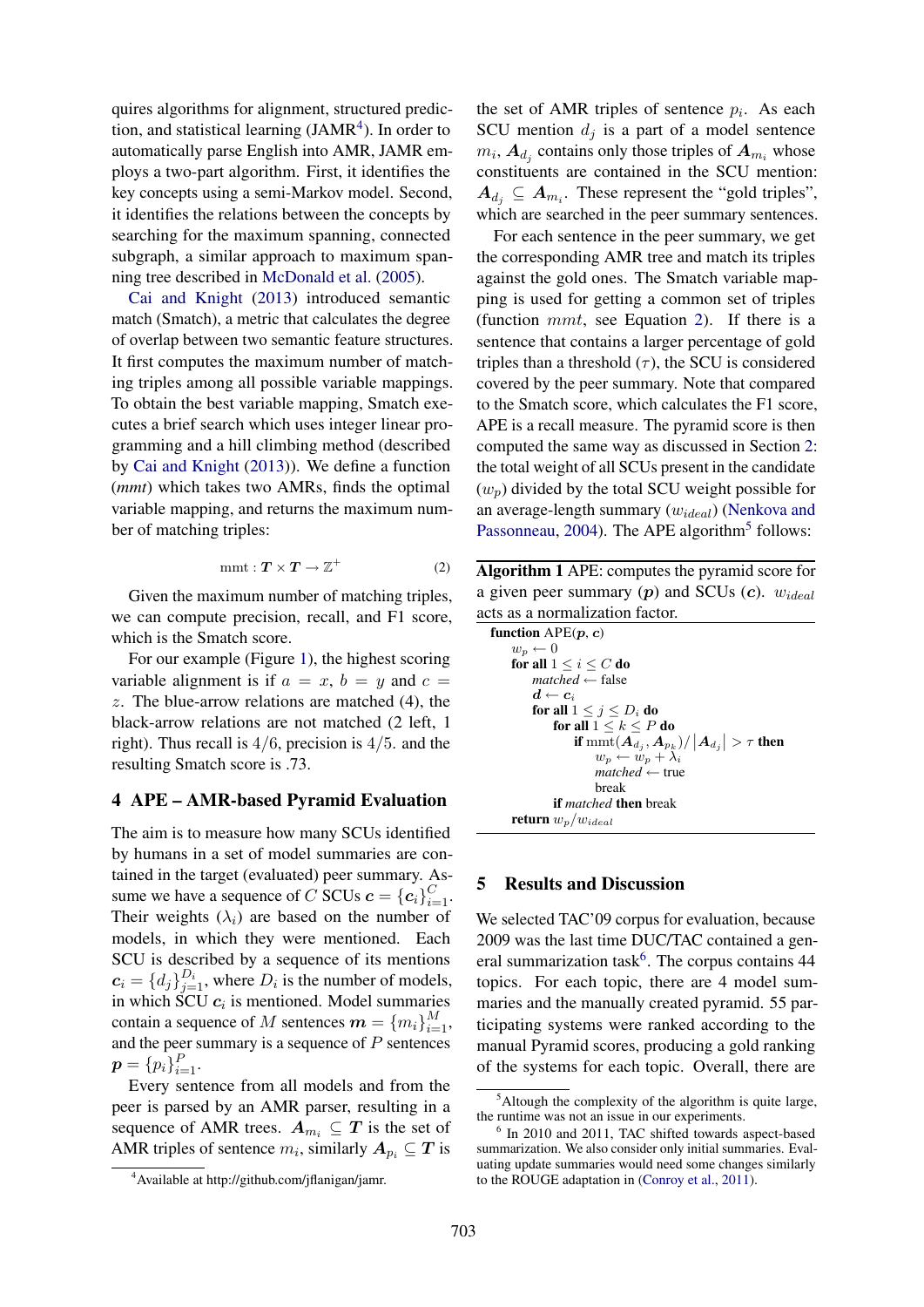$44 \times 55 = 2420$  evaluation scores. An automatic evaluation metric runs 2420 evaluations as well, and we can study its correlation with the manual pyramid score (the *per-summary* scenario). The other option is to calculate an average score for each system and look at the correlation of the averages (55 scores): the *per-system* scenario. The TAC'09 AESOP task concluded that on the system level, the correlation is sufficient (the best Pearson's *r* was .978, ROUGE-SU4: .921), but the metrics are much worse on the summary level.

ROUGE-SU4<sup>7</sup> and BE-HM were taken as baselines. We report three types of correlations. Pearson's tests the strength of a linear dependency between the two sequences. Spearman rank correlation is preferable for ordinal comparisons, absolute values are less relevant. Kendall's tau is less sensitive to outliers. Results are in Table 1.

We can observe that ROUGE-SU4 correlates better than BE-HM and about the same as APE (.66 Pearson, .62 Spearman, .45 Kendall). These numbers do not show whether the information added by APE's relations improves the summary evaluation. However, if we combine APE and ROUGE-SU4 by a linear combination ( $\alpha \times$  APE + (1 –  $\alpha$ )  $\times$ ROUGE-SU4), we see a significant improvement. In the case of a "blind combination" (i.e. without looking at the test data,  $\alpha = .5$ ), we notice an absolute improvement of 3.7% in Pearson, 4.0% in Spearman, and 3.2% in Kendall. In the case of the optimal  $\alpha = .2$ , a lower weight of the AMR relations, we see an improvement of 5.1% in Pearson, 6.4% in Spearman, and 5.5% in Kendall. The improvement is much larger than if BE-HM is combined with ROUGE-SU4. Combining all the three metrics yields only a marginal improvement. Figure 2 shows how the correlation depends on  $\alpha$ .

We also noticed a large correlation between the gold number of SCUs (annotated in peers) and APE's number of SCUs: Pearson's *r* was .769. This further shows the positive effect of AMR relations.

The optimal setting for  $\tau$  was .75, we tested all levels of  $\tau$  with step .05. This means that 3/4 of the triples has to match between an SCU mention and a peer sentence to consider the SCU captured.

We further studied how different relation types affect the metric. The JAMR parser found 57 relation types. 51 relation types affected the correlation positively. These included verb arguments,

| <b>Metric</b>            | $\alpha$ | Pearson | <b>Spearman</b> | Kendall |
|--------------------------|----------|---------|-----------------|---------|
| ROUGE-SU4                |          | .662    | .624            | .453    |
| <b>BF-HM</b>             |          | .612    | .579            | .413    |
| APE.                     |          | .661    | .623            | .456    |
| APE + ROUGE-SU4          | .2       | .713    | .688            | .508    |
| APE + ROUGE-SU4          | .5       | .695    | .664            | .485    |
| BE-HM + ROUGE-SU4        | .2       | .666    | .633            | .460    |
| <b>BE-HM + ROUGE-SU4</b> | .5       | .661    | .634            | .461    |

Table 1: Correlations of the evaluation metrics with the manual pyramid score. Except for ROUGE-SU4 vs. APE, all differences are statistically significant with p-value=.01 measured by t-test and Fisher's transformation.



Figure 2: Linear combination of the metrics compared with human scores.

operands<sup>8</sup> (relations linking entity name parts), number-based relations (e.g. *unit*), time-based (e.g. date parts), prepositions, and most of the semantic relations, including the *polarity*. Six relation types had a negative effect. The *name* relation probably boosted the weight of the named entities too much. Syntactically oriented relations (e.g. *mod*) do not seem to be useful.

#### 6 Conclusion

We showed that semantic relations among sentence items can improve the current summarization evaluation metrics. The approach is very sensitive to the quality of the AMR parser. It is expected to improve when AMR parsing advances. Our future work includes experiments with the latest findings in AMR parsing, e.g. Wang et al. (2015); Damonte et al. (2016). There has been made much progress on the Semantic Textual Similarity (STS) shared task in recent years (Agirre et al., 2016). We plan

 $7 \text{ROUGE-SU4}$  was selected to represent the ROUGE family because it correlated best in the TAC AESOP experiments.

 ${}^{8}$ The opX relations were merged into a common "op" type.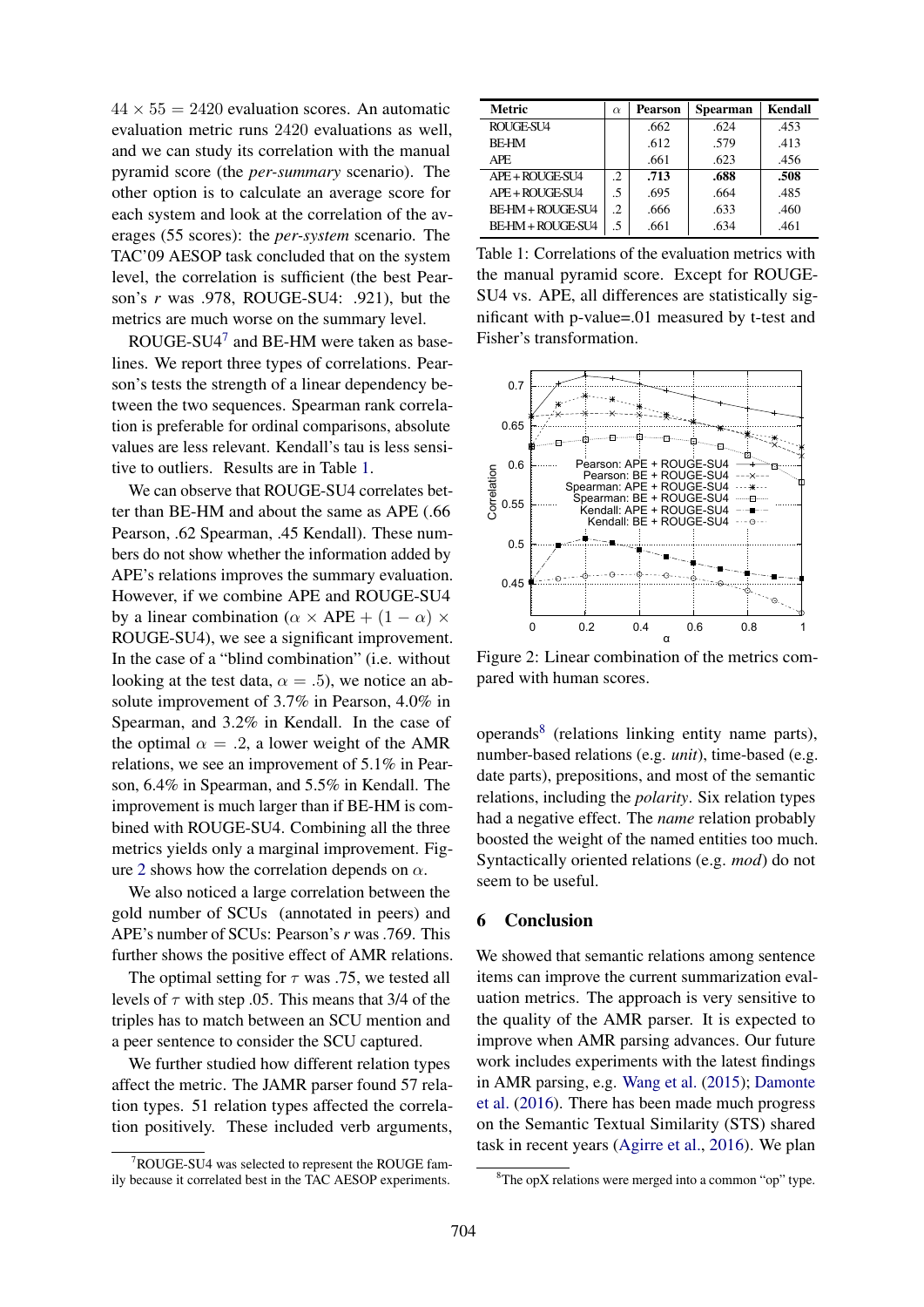to incorporate the metrics to further boost the evaluation performance. We found optimal settings of the parameters ( $\tau$  and  $\alpha$ ), however, we need to investigate whether it generalizes across all summarization domains. As SCUs need to be manually created before performing summary evaluation, our final future work includes finding a way to use AMR to extract SCUs from model summaries and create the pyramid.

#### Acknowledgements

This publication was supported by the project LO1506 of the Czech Ministry of Education, Youth and Sports under the program NPU I., by Grant No. SGS-2016-018 Data and Software Engineering for Advanced Applications and by project MediaGist, EUs FP7 People Programme (Marie Curie Actions), no. 630786.

#### References

- Eneko Agirre, Carmen Banea, Daniel Cer, Mona Diab, Aitor Gonzalez-Agirre, Rada Mihalcea, German Rigau, and Janyce Wiebe. 2016. Semeval-2016 task 1: Semantic textual similarity, monolingual and cross-lingual evaluation. In *Proceedings of the 10th International Workshop on Semantic Evaluation (SemEval-2016)*. Association for Computational Linguistics, San Diego, California, pages 497– 511. http://www.aclweb.org/anthology/S16-1081.
- Laura Banarescu, Claire Bonial, Shu Cai, Madalina Georgescu, Kira Griffitt, Ulf Hermjakob, Kevin Knight, Philipp Koehn, Martha Palmer, and Nathan Schneider. 2013. Abstract meaning representation for sembanking. In *Proceedings of the 7th Linguistic Annotation Workshop and Interoperability with Discourse*. Association for Computational Linguistics, Sofia, Bulgaria, pages 178–186. http://www.aclweb.org/anthology/W13-2322.
- Shu Cai and Kevin Knight. 2013. Smatch: an evaluation metric for semantic feature structures. In *Proceedings of the 51st Annual Meeting of the Association for Computational Linguistics (Volume 2: Short Papers)*. Association for Computational Linguistics, Sofia, Bulgaria, pages 748–752. http://www.aclweb.org/anthology/P13-2131.
- John M. Conroy, Judith D. Schlesinger, and Dianne P. O'Leary. 2011. Nouveau-rouge: A novelty metric for update summarization. *Computational Linguistics* 37:1–8.
- Marco Damonte, Shay B. Cohen, and Giorgio Satta. 2016. An incremental parser for abstract meaning representation. *arXiv preprint at arXiv:1608 .06111* .
- Hoa T. Dang and Karolina Owczarzak. 2009. Overview of the tac 2009 summarization track. In National Institute of Standards and Technology, editors, *Proceedings of Text Analysis Conference (TAC-09)*. Gaithersburg, MD.
- Jeffrey Flanigan, Sam Thomson, Jaime Carbonell, Chris Dyer, and Noah A. Smith. 2014. A discriminative graph-based parser for the abstract meaning representation. In *Proceedings of the 52nd Annual Meeting of the Association for Computational Linguistics (Volume 1: Long Papers)*. Association for Computational Linguistics, Baltimore, Maryland, pages 1426–1436. http://www.aclweb.org/anthology/P14-1134.
- George Giannakopoulos and Vangelis Karkaletsis. 2011. Autosummeng and memog in evaluating guided summaries. In National Institute of Standards and Technology, editors, *Proceedings of Text Analysis Conference (TAC-11)*. Gaithersburg, MD.
- Aaron Harnly, , Ani Nenkova, Rebecca Passonneau, and Owen Rambow. 2005. Automation of summary evaluation by the pyramid method. In *Proceedings of the International Conference on Recent Advances in Natural Language Processing (RANLP 2005)*. Borovets, Bulgaria.
- Eduard Hovy, Chin-Yew Lin, and Liang Zhou. 2005. Evaluating duc 2005 using basic elements. In *Proceedings of the Fifth Document Understanding Conference (DUC)*. Vancouver, Canada.
- Chin-Yew Lin. 2004. ROUGE: a package for automatic evaluation of summaries. In *Proceedings of the Workshop on Text Summarization Branches Out*. Barcelona, Spain.
- Chin-Yew Lin and Eduard Hovy. 2003. Automatic evaluation of summaries using n-gram cooccurrence statistics. In *Proceedings of HLT-NAACL*. Edmonton, Canada.
- Fei Liu, Jeffrey Flanigan, Sam Thomson, Norman Sadeh, and Noah A. Smith. 2015. Abstract meaning representation for sembanking. In *Proceedings of the 2015 Annual Conference of the North American Chapter of the ACL*. Association for Computational Linguistics, Denver, Colorado, page 10771086.
- Ryan McDonald, Fernando Pereira, Kiril Ribarov, and Jan Hajic. 2005. dency parsing using spanning tree algorithms. In *Proceedings of Human Language Technology Conference and Conference on Empirical Methods in Natural Language Processing*. Association for Computational Linguistics, Vancouver, British Columbia, Canada, pages 523– 530. http://www.aclweb.org/anthology/H/H05/H05- 1066.
- Ani Nenkova and Rebecca Passonneau. 2004. Evaluating content selection in summarization: The pyramid method. In *Proceedings of the Meeting of the*